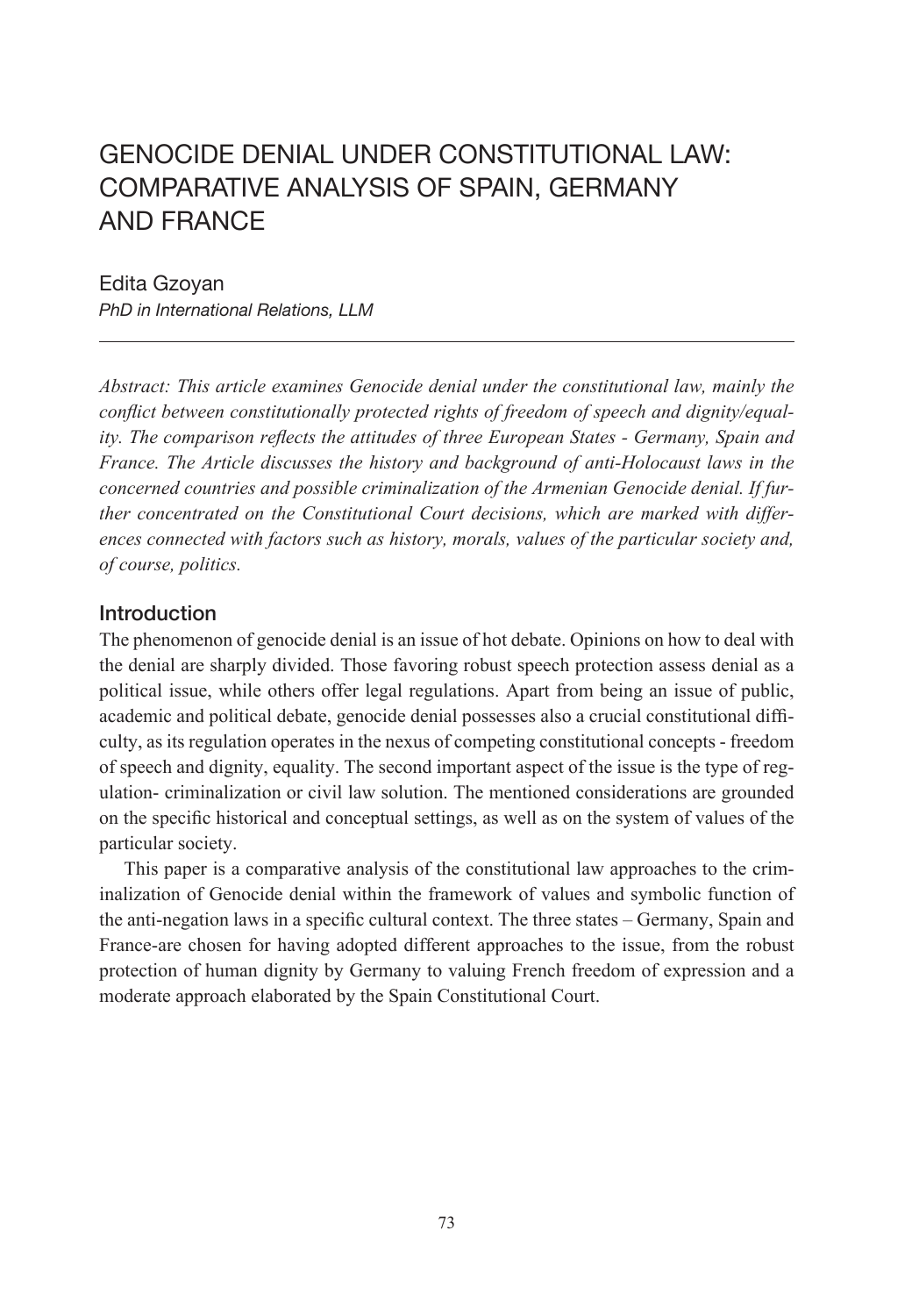## Freedom of Speech v. Dignity

One of the basic arguments for the freedom of speech is its fundamental role in seeking the truth,<sup>1</sup> which was further elaborated in the theory of the "marketplace of ideas"<sup>2</sup> to enhance public discourse. The importance of free speech is also assessed as a high democratic value and a basis for the development of an individual autonomy<sup>3</sup> in the democratic order<sup>4</sup>.Meanwhile, in nearly all legal systems, the freedom of expression is recognized as a non-absolute right in the context of other fundamental rights and may be limited by the states under certain conditions.5 The limitations aim at balancing the freedom of speech and the rights of others. All human beings are born free and equal in dignity and rights, which encompasses also the right of non-discrimination. Human dignity<sup>7</sup> is tightly connected with individual autonomy and is called an inherent right,<sup>8</sup>the "highest human right", as well as "the source of rights<sup>"9</sup> and that only "the performance of free person can create human dignity".<sup>10</sup> In other words, other rights, including freedom of speech become means and conditions for the formation of human dignity.

The prevalence of one constitutional norm over the other in a particular society depends "on the values sought to be promoted, harm perceived, and the importance attributed to this harm<sup>"11</sup>. When the freedom of speech conflicts with other values of the society (dignity and equality), a "wide array for regulations come to play".<sup>12</sup> The underlying argument is that societies are founded on different historical, cultural, philosophical premises, which brings to different perceptions and values. The overall attitude of European nations to human

- 5. Limitation clauses in international and national jurisdictions.
- 6. UN preamble.
- 7. Dignity (latin– *dignitas worth, noble appearance, worth, dignatio respect for someone*).
- 8. *Human Rights. Collection of regional international documents* (Vilnius, 1993), 232.

10. Ibid.

<sup>1.</sup> Mill John Stuart, "On Liberty," cited in Claudia E. Haupt, "Regulating Hate Speech—Damned if You Do and Damned if You Don't: Lessons Learned from Comparing the German and U.S. Approaches," B*oston University International Law Journal* 23:299 (2005): 314.

<sup>2.</sup> Bruce Ackerman, "The Marketplace of Ideas," www.digitalcommons.law.yale.edu/fss\_papers/154 (accessed 10 May, 2012).

<sup>3.</sup> Keith Werhan, *Freedom of Speech: A Reference Guide to the United States Constitution* (Westport, Conn.: Praeger, 2004), 36.

<sup>4.</sup> Alexander Meiklejohn, *Free Speech and Its Relations to Self-Government* (New York: Harper and Brothers Publishers, 1948), 93-94.

<sup>9.</sup> Alfonsas Vaišvila, "Human Dignity and the right to Human Dignity in terms of legal personalism, from conception of static dignity to conception of dynamic one," *Jurisprudencija* 3:117(2009): 111-127, www. mruni.eu (accessed 10 May, 2012).

<sup>11.</sup> Michel Rosenfeld, "Hate Speech in the Constitutional Jurisprudence: A Comparative Analysis," *Cardozo Law Review* 24: 4 (2003): 1528.

<sup>12.</sup> Kathleen Mahoney, "The Canadian Constitutional approach to Freedom of Expression in Hate Propaganda and Pornography," *Law and Contemporary Problems* 55, 1 (1992):77.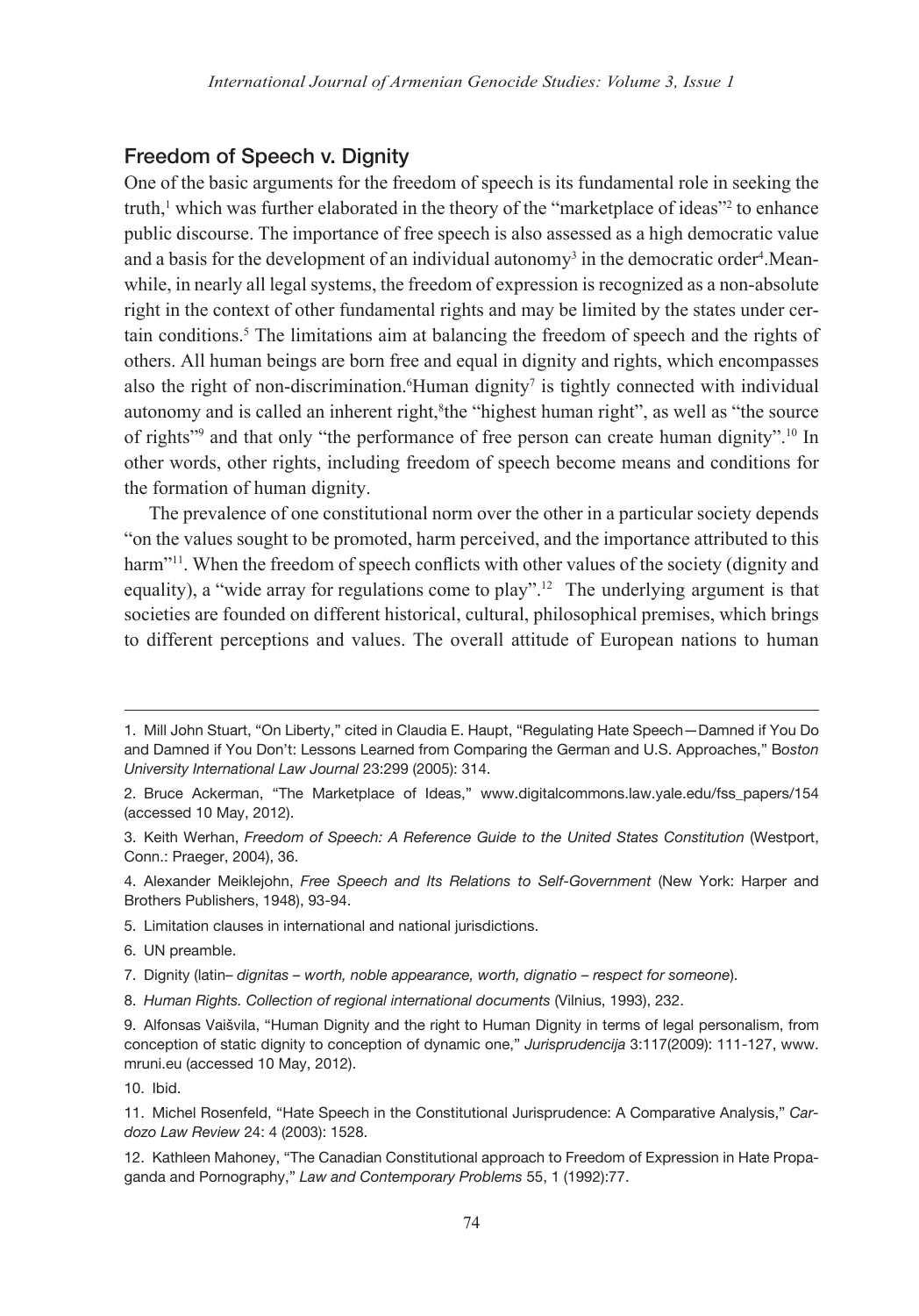rights bears the notion of the WWII.13 Europe generally has never accepted the freedom of speech in the same manner as the U.S. with its unique preference and protections of free speech.<sup>14</sup> While dignity, in the context of constitutional rights and values plays more primary role in Europe<sup>15</sup> than in the  $U.S.^{16}$ 

Genocide denial regulations partly depend on the mentioned factors. Two ways are offered to assess the regulations of genocide-denial laws:17 to look into "historical accounts of ethnic, racial and religious violence, genocide, and discriminatory practices" that have occurred within that particular state and consider "the jurisprudential history of the society concerning equality, group libel, peace and security, and human dignity". Both the European Commission on Human Rights and the European Court of Human Rights has ruled that in light of "historical experience" it is acceptable to prohibit certain acts.18This implies that a law criminalizing Holocaust denial may be appropriate for Germany as a perpetrator of a crime, while the same law will not be accepted in other state not connected with Holocaust. It derives that crimes should have a substantive impact on a society or a significant group within the society to serve as a basis for the content-based regulation of freedom of speech. The second factor to consider is the attitude of that particular state towards freedom of speech, human dignity and equality. Thus, under this analysis a law criminalizing Holocaust denial may be appropriate in most states of Europe because of its wide impact on those particular states and a high value of human dignity in the region, but the Armenian Genocide, while passing the dignity requirement, will probably fail under the first.

## German Constitutional Law Approach to Criminalization of Genocide Denial

Dignity has a dominant role in the German Constitution, and is called "a supreme value dominating the whole system of the fundamental rights"<sup>19</sup>, a central value "obliging states" to realize and protect it"<sup>20</sup>. This attitude is linked to the historical developments, culture and perceptions of the German society. Human dignity is enshrined in Article 1 of the German

<sup>13.</sup> Ruti Teitel, "Militating Democracy: Comparative Constitutional Perspectives," *Michigan Journal of International Law,* 29:49(2008): 65.

<sup>14.</sup> John Knechtle, "Holocaust Denial and the Concept of Dignity in the European Union," *Florida State University Law Review* 36:41(2008): 45, 47.

<sup>15.</sup> Ibid., 58.

<sup>16.</sup> Silvia Suteu, "Law against Negation: Anti-Holocaust Denial Legislations in Europe," www.fromceu.hu (accessed 2 May, 2012).

<sup>17.</sup> John Knechtle, "Holocaust Denial and the Concept of Dignity in the European Union," 52-53.

<sup>18.</sup> B.H., M.W., H.P. et G.K. v. Austria, no. 1277/87, Commission decision of October 12, 1989. Refah Partisi (The Welfare Party) and others v. Turkey, nos. 41340/98, 41342/98, 41343/98, 4144/98, 2003, para. 124.

<sup>19.</sup> Claudia E. Haupt, "Regulating Hate Speech," 326.

<sup>20.</sup> Silvia Suteu, "Law against Negation..." 41.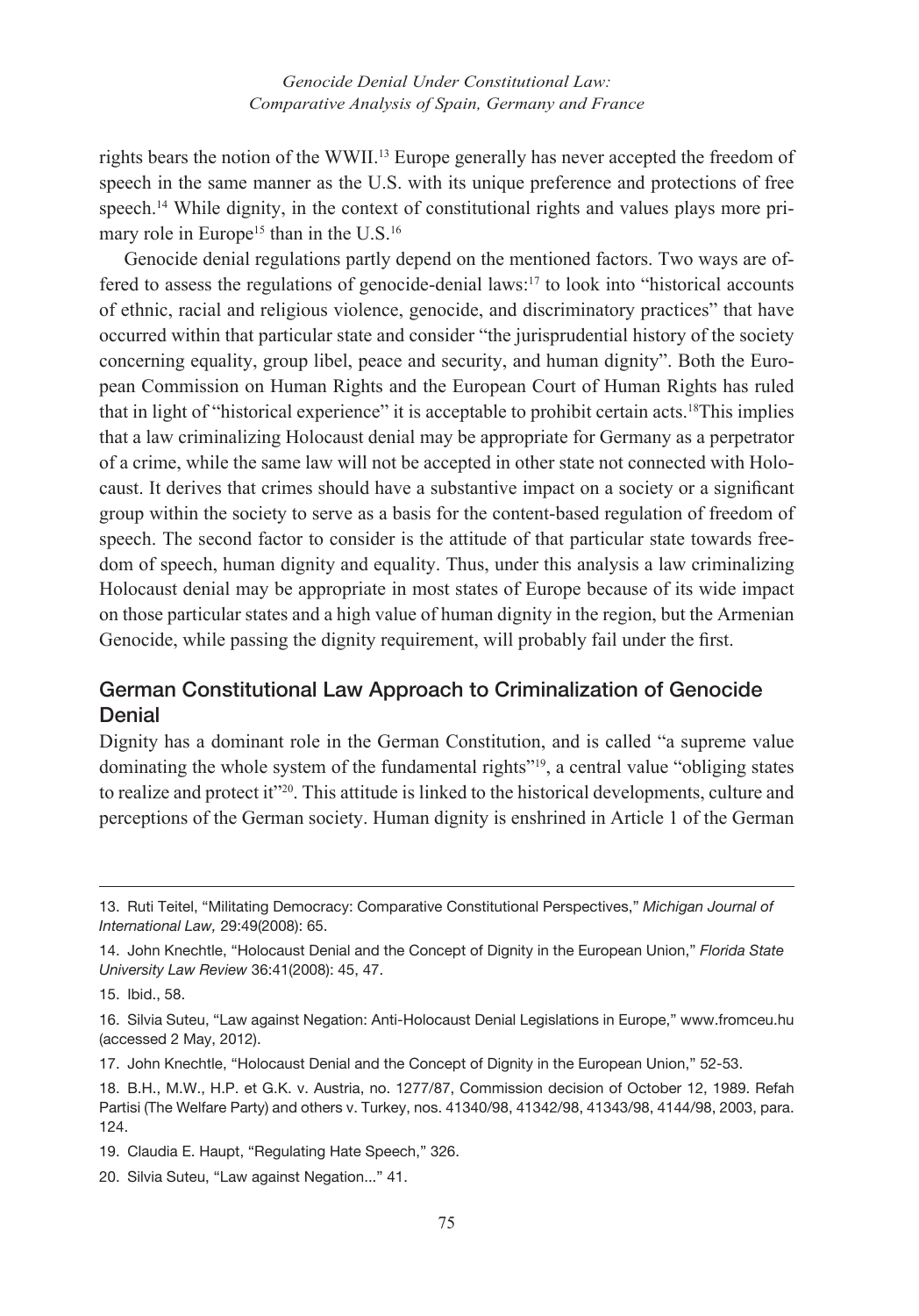Basic Law<sup>21</sup>. It stipulates that human dignity is inviolable and the state has a duty to respect and protect it. It's also important to mention Article  $2(1)$ , which provides the right for free development of one's personality "insofar as does not violate the rights of others or the constitutional order and the moral law".

It is important to mention that an insult to the memory of deceased person is protected in German jurisdiction, which recognizes that the specific circumstances of an individual's death as part of his/her dignity, which is protected after the death $^{22}$ . Under the German jurisprudence the denial of a murder of an individual by a state based on his/her origin/race harms the dignity of that individual.

The right of free speech is in Article 5, which initially makes broad protection for speech, ensuring both a right to disseminate expression and receive information. Paragraph 2 of the same Article further indicates the conditions for limitation as found "in the provisions of general laws, for the protection of young persons, and in the right to personal honor".

The rights enshrined in Article 5 are limited by different provisions of the criminal code, administrative law, and the civil code of Germany, which empowered the state to exercise wide content-based regulations on speech.

There is no separate law banning Holocaust denial in Germany. Meanwhile,several provisions in the German Penal Code form an anti-denial apparatus. Section 130 deals with "agitation of people", which punishes incitement to racial hatred and attacks on human dignity. Art. 130 (2) deals directly with denial of Nazi crimes. It stipulates that the incitement of hatred against segments of the population and calls for violent or arbitrary measures assaults their human dignity and shall be punished with imprisonment from three months to five years. Paragraph 3 of the same Article punishes with imprisonment for five years or a fine those who "publicly or in a meeting *approves of denies or belittles* an act committed under the rule of National Socialism or the Code of Crimes against International Law". The newly added paragraph 4 made it an act punishable by 3 years of imprisonment and fine publicly or in a meeting to assault human dignity of the victims *by approving of, denying or rendering harmless* the violent and arbitrary National Socialist rule. Article 189 criminalizes the detraction of the memory of deed.

A major consideration in evaluating anti-denial laws should be paid on the German's self-perception as a perpetrator of Holocaust; and in this respect criminalizing denial serves a moral purpose. The successor state of the "Third Reich" has assumed legal and moral responsibility for the Nazi policy of Jews extermination.23 These historical and moral elements explain the fact that Germany was the first country to enact such laws, and during its EU presidency strongly agitated for the criminalization of Holocaust denial throughout

<sup>21.</sup> German Constitution.

<sup>22.</sup> "Introduction," in Ludovic Hennebel and Tomas Hochmann (eds.), *Genocide Denials and the Law* (Oxford: Oxford University Press, 2011), xliii-xliv.

<sup>23.</sup> Claus Leggewie, "Seven circles of European memory," www.eurozine.com/pdf/2010-12-20-leggewie-en.pdf (accessed 25 April 2012).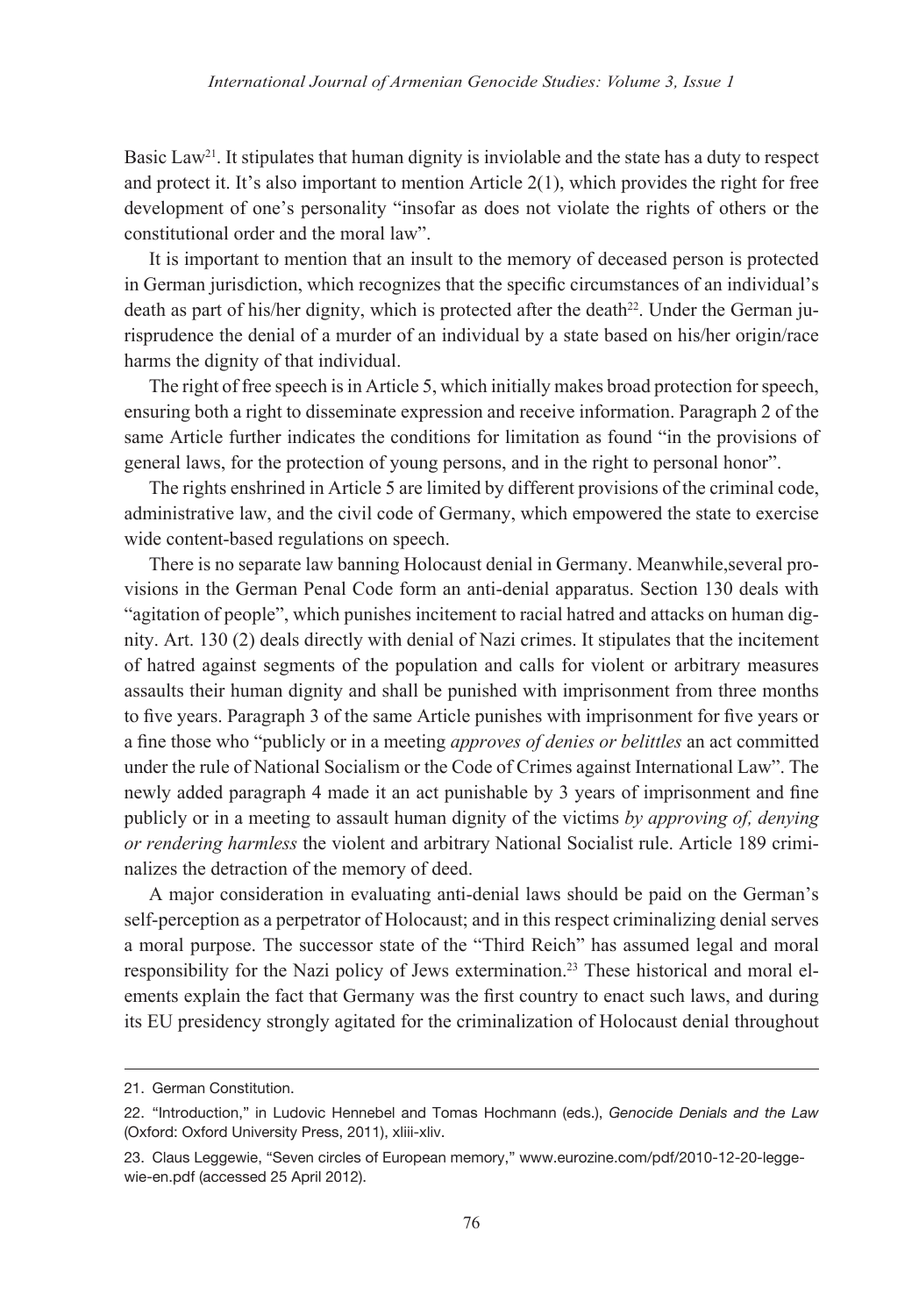the EU.24The history of fascism and Third Reich played a significant role also in shaping German's attitude toward democracy and the state's anti-denial legislation.<sup>25</sup> The state is called a "militant democracy"26, as the Constitution of Germany is based on the principle of a "democracy capable of defending itself"<sup>27</sup> and fighting against anti-democratic forces. The enactment of many German statutes after World War II also aimed at eliminating Nazism and its ideology, namely that of disseminating racial hatred.<sup>28</sup> In this realm hate speech<sup>29</sup> is assessed as a tool of propaganda which can destroy the foundations of cherished democracy and speech regulations are established to prevent the revival of Nazi past.<sup>30</sup>

Only taking the aforementioned background in the mind one can assess the Germans Federal Constitutional Court (hereinafter the Court) decision on the constitutionality of *Holocaust denial* laws (*Auschwitzluge*). Court explained its position by distinguishing between opinions and facts. The Court emphasized that opinions are subjective and are protected under Basic Law whether they are "well founded or emotional or rational, dangerous or harmless, valuable or worthless"31. Thus, the mere expression of opinion is considered as constitutionally protected. By contrast, freedom of speech does not protect the dissemination of factual statements that are false or are based on the fact that has been proven to be false.32 In other words, incorrect or untruthful factual statements do not fall within the ambits of Article 5. The Court further stressed that the denial of Holocaust is a clearly false fact, as the accounts of eyewitnesses, historians, and judicial proceedings dismiss any doubt about Holocaust and German responsibility.

The Court's next argument was that freedom of speech does not take precedence when it violates the right to the protection of personality by "formal insult or vilification"33. The

26. Silvia Suteu, "Law against Negation," 45.

28. John Knechtle, "Holocaust Denial and the Concept of Dignity," 49.

<sup>24.</sup> Ian Traynor, "Germany bids to outlaw denial of Holocaust across continent," www.guardian.co.uk/ world/2007/jan/16/germany.thefarright (accessed 20 May, 2012).

<sup>25.</sup> Sionaidh Douglas-Scott, "The Hatefulness of Protected speech: A Comparison of American and European Approaches," *William and Mary Bill of Rights Journal* 7(1999): 319.

<sup>27.</sup> Laurent Pech, "The Law of Holocaust Denial in Europe: Towards a (Qualified) EU-wide Criminal Prohibition," www.centers.law.nyu.edu/jeanmonnet/papers/09/091001.html (accessed 25 April 2012).

<sup>29.</sup> Hate speech is a communication that carries no meaning other than the expression of hatred for some group, especially in circumstances in which the communication is likely to provoke violence. It is an incitement to hatred primarily against a group of persons defined in terms of race, ethnicity, national origin, gender, religion, sexual orientation, and the like. Hate speech can be any form of expression regarded as offensive to racial, ethnic and religious groups and other discrete minorities or to women.

<sup>30.</sup> Mariana Mello, "Hagan v. Australia: A Sign of the Emerging Notion of Hate Speech in Customary International Law," *Loyola of Los Angeles International and Comparative Law Review* 28:365 (2006): 374.

<sup>31.</sup> Bundesverfassungsgericht [BVerfG] [Federal Constitutional Court] Apr. 13, 1994, 90 Entscheidungen des Bundesverfassungsgerichts [BVerfGE] 241 (F.R.G.), www.bundesverfassungsgericht.de/entscheidungen.html (accessed 11 May 2012).

<sup>32.</sup> Claudia Haupt, "Regulating Hate Speech," 329.

<sup>33.</sup> Bundesverfassungsgericht [BVerfG] [Federal Constitutional Court] Apr. 13, 1994.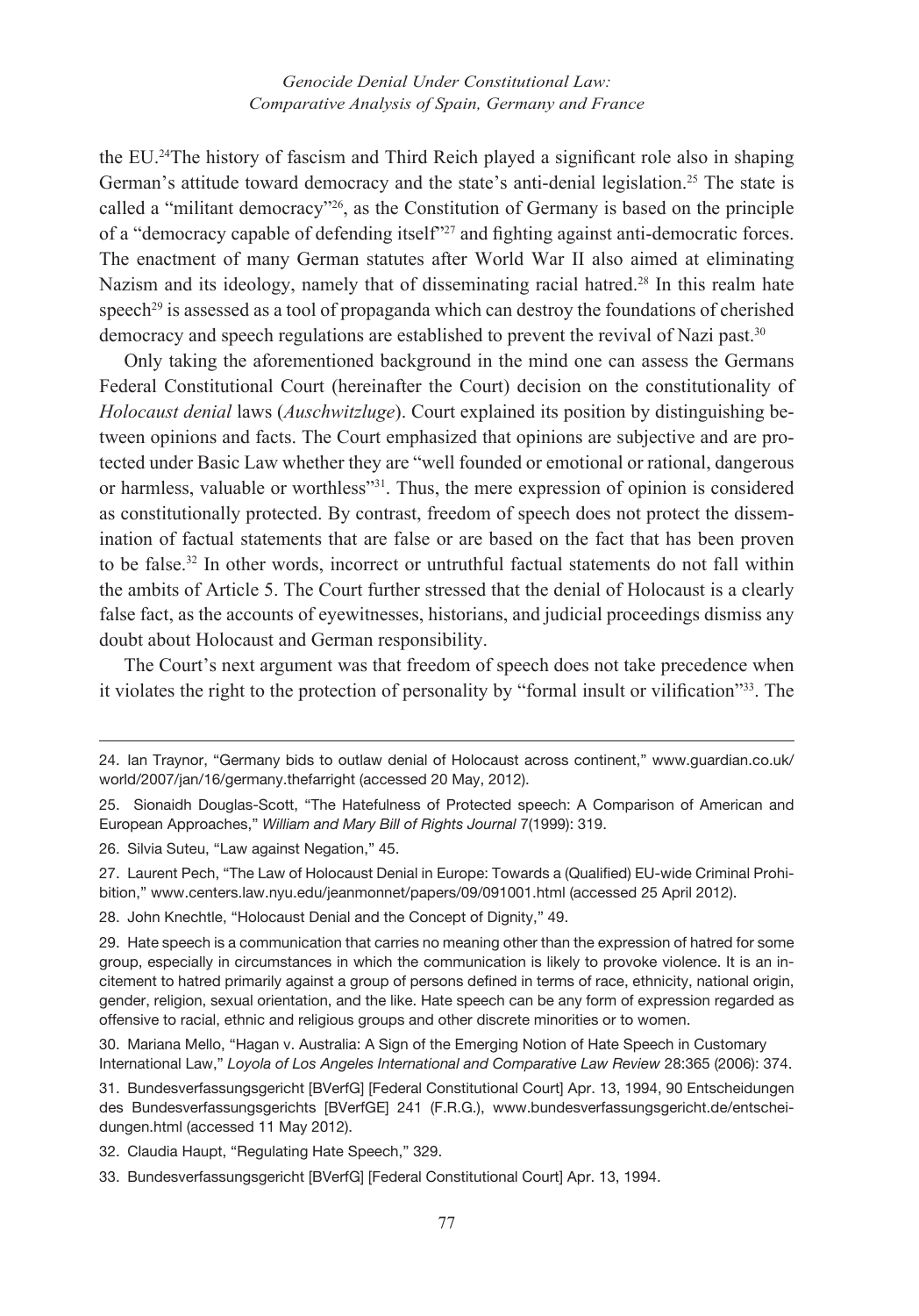Court also stressed the importance of not only an individual dignity but also of a particular group implying the dignity rights of the Jews currently living in Germany. The Jews were regarded as a vulnerable group. Holocaust denial significantly harms the reputation and dignity of Jews, since the Holocaust is an integral part of Jews identity and personal dignity34 (a strong dignity-based argument). The Court stressed that Nazi persecutions have become part of modern generation of Jews living in Germany. So, Denial of Holocaust equals to denial of Jews identity<sup>35</sup>. It will create an atmosphere of insecurity for the Jews and a possibility of repetition of those notorious events. The rights to equality and non-discrimination were also evaluated by the Court.

So, the Court concluded that Sec 130 is compatible with the Constitution and other rights, namely dignity, equality, non-discrimination and protection of personality. Besides, the Court stated that it is simply enforcing the limits established by the German Constitution itself.36 While the criminalization of glorification of Nazi crimes is not neutral toward opinions as the Constitution requires, it is nevertheless justified by Germany's dark past.<sup>37</sup>

Thus, the essence of this decision was the role of Holocaust denial in the German society, the guilt of the German state and the responsibility of the state that such crimes will never happen again.

The Court's decision was criticized in that the latter did not consider other non-punishable interpretations and other less restrictive means to achieve the goal,38and has chosen to protect dignity at the expense of free speech in nearly absolute terms.<sup>39</sup>This is, however, quite in consonance with the spirit of German Basic Law that "all rights must be weighed against human dignity, which takes precedence over all other values<sup>740</sup>.

As mentioned, Germany's direct participation in Holocaust results in a special moral responsibility on the German society. This responsibility mandates to assure and guarantee the collective dignity and security of Jews living in Germany. Above all, the Constitutional Court of Germany as a part of society and state apparatus feels the same *moral* responsibility, which explains the compatibility of the Holocaust denial criminalization with the German Constitution.

<sup>34.</sup> Ibid.

<sup>35.</sup> Dieter Grimm, "The Holocaust Denial Decision of the Federal Constitutional Court of Germany," in Ivan Hare, James Weinstein (eds.), *Extreme Speech and Democracy* (Oxford: Oxford University Press, 2010), 560.

<sup>36.</sup> Claudia Haupt, "Regulating Hate Speech," 330.

<sup>37.</sup> BVerfG (2009), Wunsiedel, 1 BvR 2150/08, Par. 64-68.

<sup>38.</sup> Winfried Brugger, "Ban on or Protection of Hate Speech? Some Observations Based on German and American Law," *Tulane European and Civil Law Forum* 17 (2002): 53.

<sup>39.</sup> Ronald J. Krotoszynski, "A Comparative Perspective on the First Amendment: Free Speech, Militant Democracy, and the Primacy of Dignity as a Preferred Constitutional Value in Germany," *Tulane European and Civil Law Forum* 78 (2004): 1581.

<sup>40.</sup> Claudia Haupt, "Regulating Hate Speech," 314.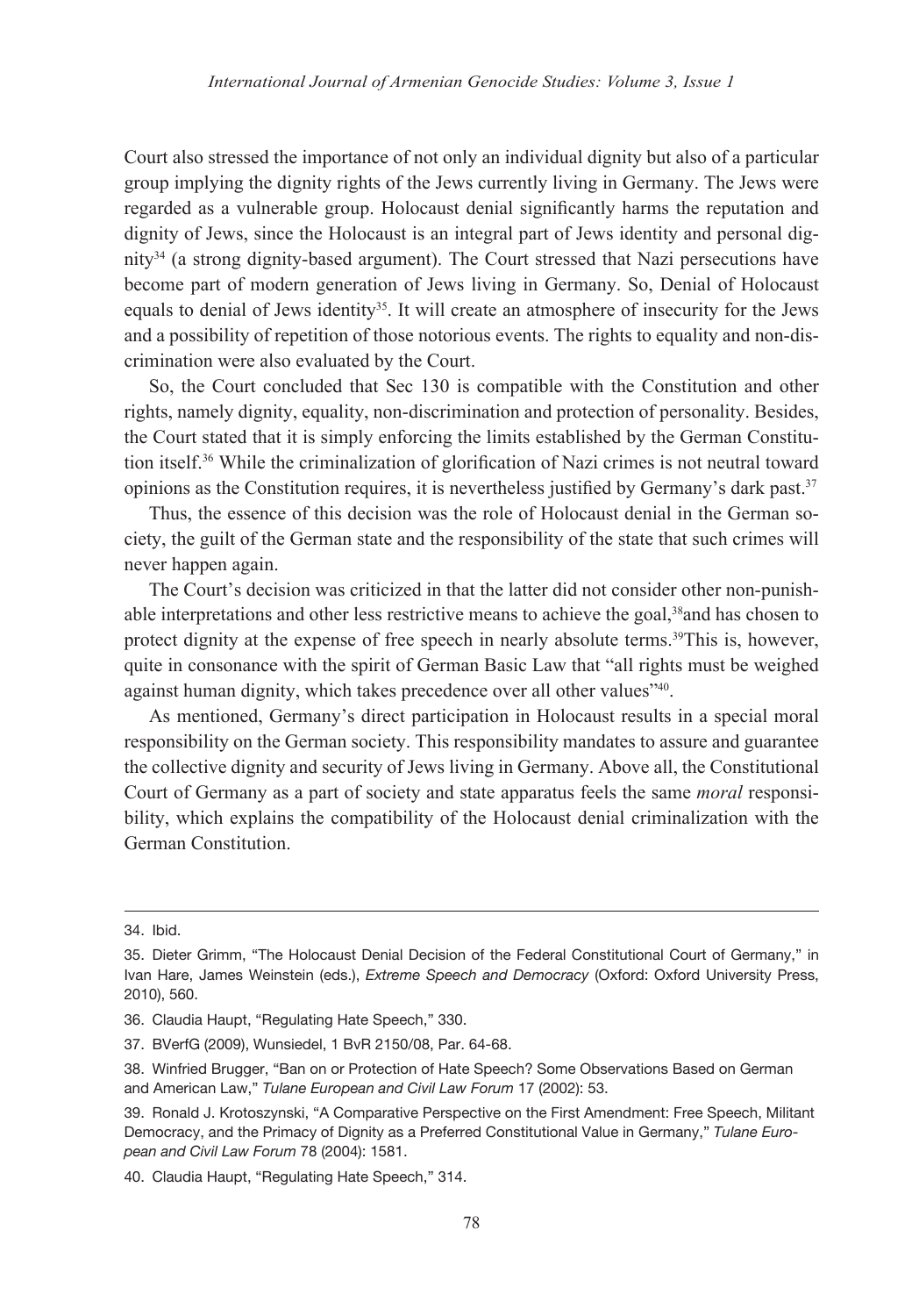Taking these dignity-based and guilt-based arguments can the Armenian Genocide denial survive the German Constitutional Court analysis? Within the spectrum of guilt-based argument one can argue that Germany was an ally of Ottoman Turkey during World War I and the Armenian Genocide in 1915 was perpetrated and executed by the approval of the Germany. This was admitted also on the governmental level: the German Bundestag adopted a resolution on the Armenian Genocide which not only condemned the actions of the Young Turks' Government that resulted in almost a complete extermination of the Armenians living in the Ottoman Empire, but also recognized the historical responsibility of Germany and called on the Federal Government to continue further public discussions about the responsibility of the German Reich in the Armenian Genocide. However, whether this would be enough to shape a public attitude and establish collective guilt so that to raise it to the level of moral issue? It took more than 100 years for the German lawmakers to admit the fact of the Armenian Genocide and the responsibility of Germany.

Although the criminalization of denial in Germany relates only to the Holocaust, in this paragraph we will apply the Court's reasoning to the Armenian Genocide denial case to see whether it will pass the test. Definitely, the Armenian Genocide denial passes the first argument of the German Constitutional Court on opinions and facts, as the Armenian Genocide is a clearly established historical fact. Moreover, the German Bundestag very recently officially admitted that the 1915 events qualify as genocide.

 The Court's next argument on the protection of personality and the importance of dignity of a particular group can also well suit into an Armenian case. Armenian Genocide denial significantly harms the reputation and dignity of Armenians, since Mets Yeghern is an integral part of Armenians' identity. As in case of Holocaust denial, Armenian Genocide denial also violates the rights to equality and non-discrimination. However, in Holocaust denial case the Court referred to the rights of Jews living in Germany, and the responsibility of the German state to assure their security and guarantee against the Holocaust repetition. The number of Jews living in Germany outnumbered the Armenians living in Germany several times. There are still Holocaust survivors and their heirs living in Germany - a perpetrator state, who admitted and hugely regretted about the past genocide, and the German state feels an obligation to safeguard them from any kind of discrimination and reminder about the past atrocities. This analysis is hardly applicable to the Armenians living in Germany. Plus, the existence of a huge Turkish Diaspora in Germany can play a negative role in this case. Finally, the weight of guilt in the Jews case is far great than in the Armenian Genocide case, where the weight of German guilt is still to be discovered, discussed and admitted.

## Spain Constitutional Law Approach to Criminalization of Genocide **Denial**

Article 20 of the Spain Constitution recognizes the freedom of speech, thoughts and truthful information. In its fourth paragraph, Article 20 imposes limits on this right based on "the respect for the rights… and, especially, in the right to honor, privacy, personal iden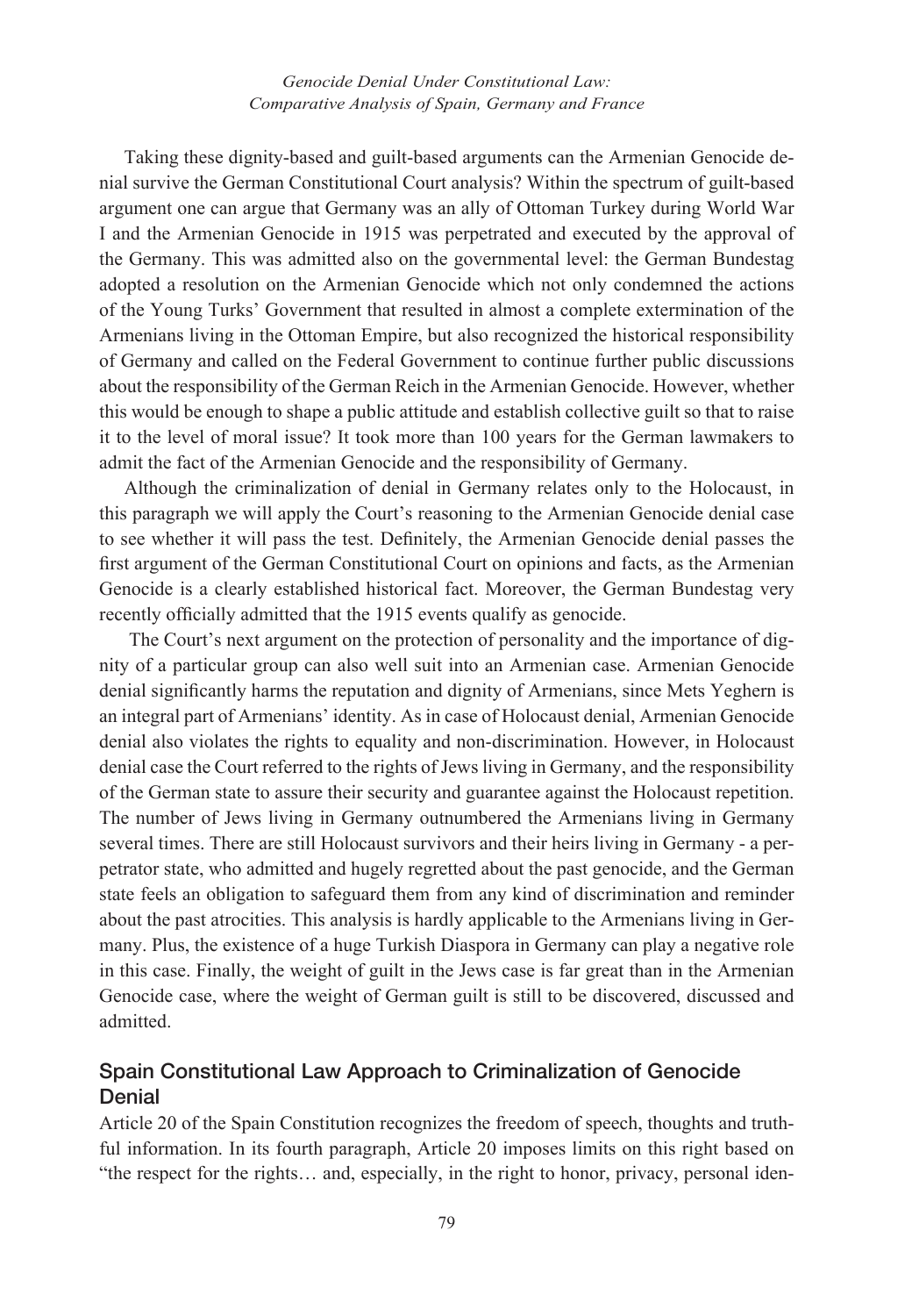tity, and protection of youth and childhood". Article 10 of the Constitution declares dignity as the inviolable inherent right, which together with "the free development of the personality, respect for the law and the rights of others, constitutes the foundation of political order and social peace".

The Spain Constitutional Court (hereinafter the Court) has declared that the right to freedom of speech is a precondition for exercising other rights. At the same time Constitution does not recognize the right to insult, and freedom of speech protection "excludes absolutely humiliating expressions".41 According to the Court freedom of speech is a right to make judgments and opinions, without factual claims or objective data, and when freedom of speech provides untrue information, the Court will assess it as information and "the constitutional protection will be extended only to truthful information".42 However, in assessing the Holocaust denial law the Court seemed to contradict this approach.

In 1971, Article 607 on the crime of genocide was introduced to the Spanish Criminal Code, which was amended in 2007.43In its original, Section 607.2 of the Spanish Criminal Code prescribed that "dissemination of ideas and doctrines that deny or justify the crimes [acts committed with intent to destroy, in whole or in part, a national, ethnical, racial or religious group] or aim at reinstating regimes or institutions that contribute those crimes is punishable with imprisonment from one to two years".

In its analysis the Spain Constitutional Court states that this rule aims not to "the simple spreading of ideas or opinions, but to the protection of society from behaviors that "would generate a climate of violence and hostility that, in an indirect way, could materialize in specific acts of racial, ethnic or religious discrimination".44 Although the article was aimed at the protection of Jews, the wording of the article is wide, including also other genocides.

In understanding Spain anti-negation legislation it's also important to consider that the Spain Constitution came into force after 36 years of Franco dictatorship and the fears of Spanish people are reflected in the Constitution.<sup>45</sup>That's why it is also called "militant democracy", which implies the defensive character of the Spain Constitution and the re-

<sup>41.</sup> Alfredo Coll and Sergio Doncel, "Freedom of Speech in American and Spanish Law: A Comparative Perspective," www.works.bepress.com/alfredo\_coll/1 (accessed 28 July 2016).

<sup>42.</sup> Ibid*,* 7.

<sup>43.</sup> The Section was amended in November 2007 after another decision of the Constitutional Court that criminalization of denial of past events violates the right to freedom of speech. Now Section 607.2 reads ''...those who are found guilty of spreading ideas *justifying* the destruction of the protected groups or of *attempting to reinstate* regimes or institutions which carried out such policies and/or bore relevant ideologies are to be punished with a prison sentence of one to two years''.

<sup>44.</sup> Spain Constitutional Court Judgment No. 235/2007, of November 7. www.tribunalconstitucional.es/ es/jurisprudencia/restrad/Paginas/JCC2352007en.aspx (accessed 30 May 2012), also Pablo Salvador Coderch and Antoni Rubí Puig,, "Genocide Denial and Freedom of Speech: Comments on the Spanish Constitutional Court's Judgment 235/2007, November 7th", in *Dret. Revista Para el Análisis del Derecho* 4 (2008):16.

<sup>45.</sup> For more information see Enrique Guillen Lopez, "Judicial Review in Spain: The Constitutional Court," *Loyola of Los Angeles Law Review 41: 529* (2008): 529-562.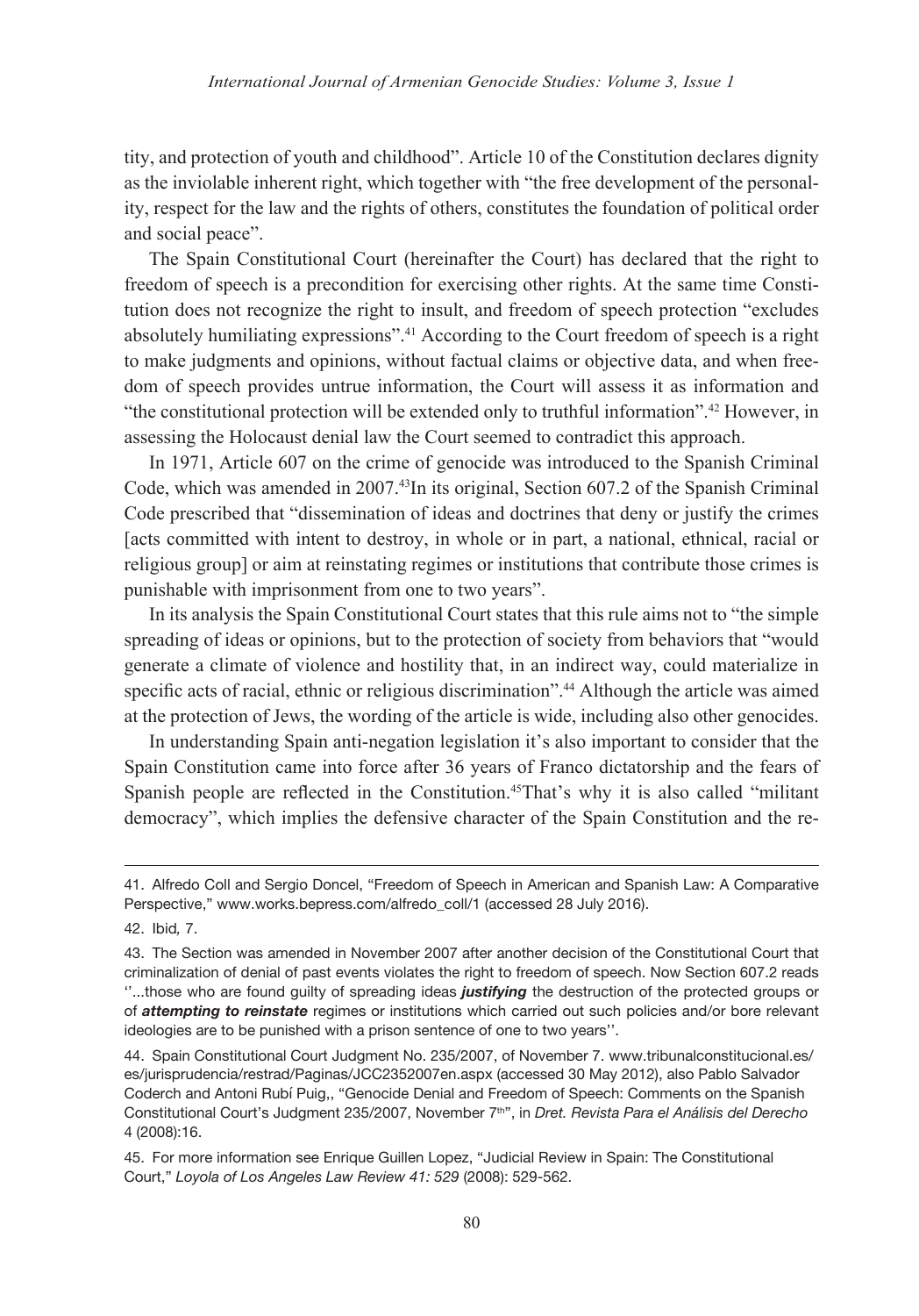striction of some fundamental rights - freedom of speech - in order not to be used for anti-constitutional purposes. Another important fact related to section 607.2 is that Jewish culture and community had been historically and systematically persecuted in Spain and anti-Semitism was quite widespread in Spanish society.46

With this background in 1991 the Court in assessing the constitutionality of Section 607.2 ruled that initially denial speech fell under the freedom of speech protection, however, it does not protect racist declarations, which are contrary to the right of honor and human dignity<sup>47</sup>. So, the Court was of the opinion that the right to dignity should prevail over the right of freedom of speech.

However, in 2007 the Constitutional Court of Spain struck off the denial aspect of the article, thus criminalizing only the justification of genocides.

The issue of Article 607.2 constitutionality was again raised on September 14, 2000 connected with the case of the bookstore owner who had sold and distributed books and documents denying the Holocaust. In evaluating Article 607.2 the Court first stressed the importance of the freedom of speech not only as a basic individual freedom (even if is disturbing and unpleasant), but also its role in Spain's democratic system, which implies that fundamental rights may not be limited because are counter to the spirit of Constitution.48In democracy state authorities cannot interfere in the exchange of ideas (very similar to "marketplace of ideas" theory), unless they infringe upon other constitutionaly protected rights.49The Court highlighted the urgent need to set clear boundaries between behaviors that do not merit protection and dissemination of ideas and ideologies.

The Court differentiated between denial and justification, between simple denial and positive value judgments. The simple denial of genocide as a historical fact without adding any subjective value judgment is ruled to be protected by the Constitution. The Court found that Section 607(2) of the Criminal Code punishes simply the dissemination of ideas without any damage to the constitutionally protected rights, so constitutionally protected rights of freedom of speech (Articles 20(1), and freedom of thought (Art. 16)) should prevail. Although the Court accepted that the denial of Holocaust is very "reprehensible and distorted", however statements, doubts and opinions about the historical fact are protected by the freedom of speech. By contrast, positive value judgments may be criminally punished, because "dissemination of offensive utterances is unnecessary for the expression of ideas and opinions and fall outside the right's scope of protection"<sup>50</sup>. So, the Court held that there is a difference between denying and justifying, because the "latter conduct does create a clear and present danger".

50. Ibid.

<sup>46.</sup> Jose Rodriguez Jiménez, "Antisemitism and the Extreme Right in Spain (1962-1997)," www.sicsa.huji. ac.il (accessed 24 April 2012).

<sup>47.</sup> Case of Violeta Friedman, No 101/90, Judgment of November 11, 1991.

<sup>48.</sup> Spain Constitutional Court Judgment No. 235/2007, of November 7, para 5.

<sup>49.</sup> Ibid*.*para 6.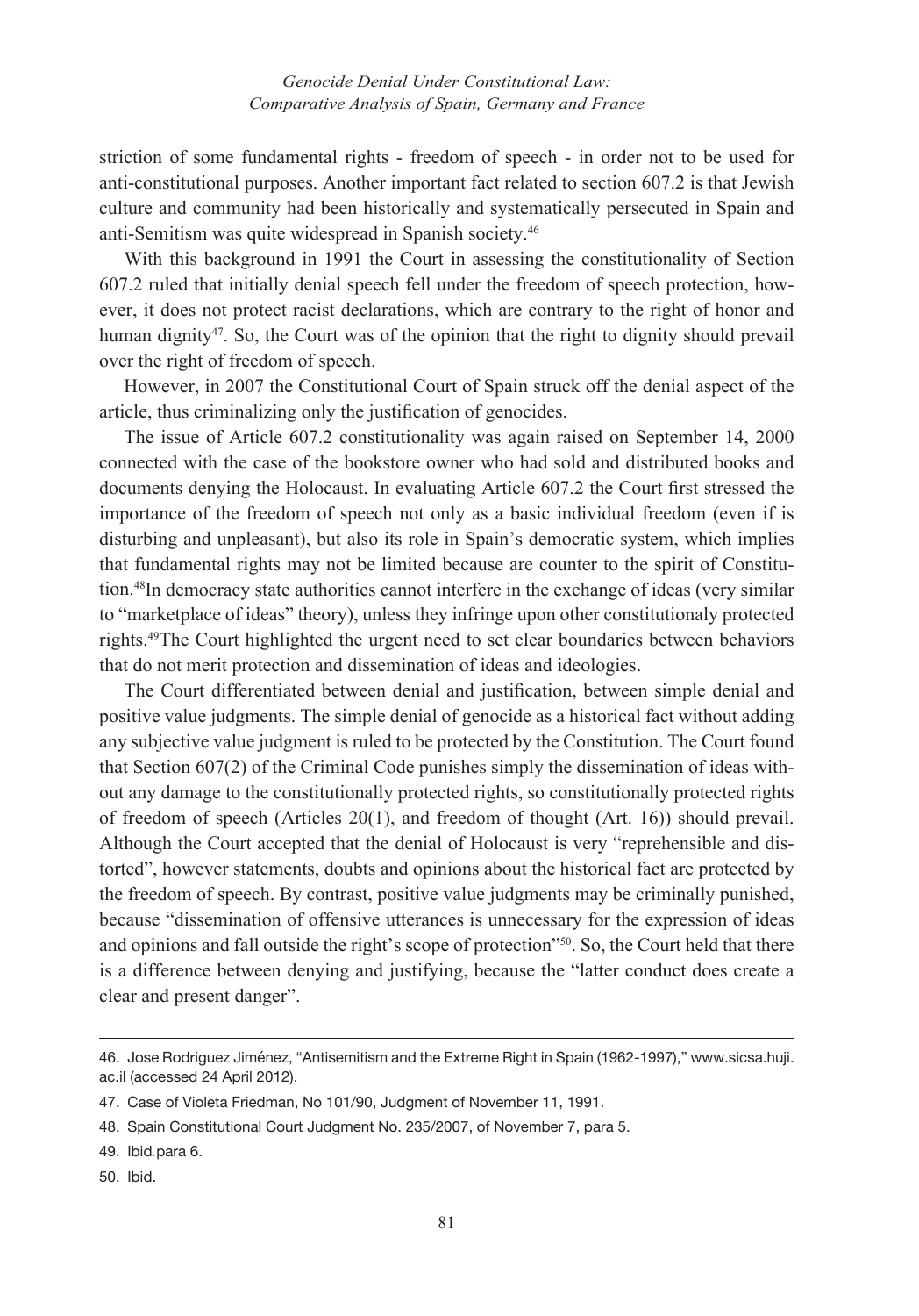As to the punishable acts the Court explained that freedom of speech does not guarantee the right to express and disseminate particular statements with the intention of "disdaining or discriminating individuals or groups". Second, freedom of speech does not guarantee the right to "praising tyrants, glorifying their publicity or justifying their actions if they entail humiliation to their victims in the context of denying the Nazi genocide". Third, freedom of speech does not cover the so-called «hate speech», which involves direct incitement to violence against citizens or against particular racial or ideological groups. Thus, genocide denial will be criminalized only if *disdain or discriminate, justify the crime or humiliate the victims and incite violence* against particular group. In other cases Holocaust denial is protected by the freedom of expression. So, the ruling of the Spain Court differs from the German Court with regard to opinions and factual statements. Under the right of freedom of speech the Spain Court decided to protect factual statements, while the German Court preferred to guarantee opinions. From the moral point of view opinions are free but lies have no constitutional value. Moreover, facts are scientifically testable, while opinions labeled radical yesterday can be considered acceptable today.

So, despite the historical fact of Spain's involvement in the persecutions of Jews and anti-Semitism, it seems that the society is changing. The moral part of guilt becomes more and more remote and by the influence of globalization and modern challenges new human right values appear to outweigh in the Spanish society. The people start to value the freedom of speech and its role in the everyday life of ordinary citizens. Meanwhile, legislator declared its intention to continue efforts to bring a new draft with a view to overcome the Court's decision.<sup>51</sup>

In Spain's perspective, the denial of the Armenian Genocide is not quite straightforward: most importantly, the state hasn't yet officially recognized the Armenian Genocide, which was done by more than dozen city councils. It is clear that the mere denial of the historical fact of the Armenian Genocide fall outside the scope of Article 607.2 Spain Penal Code. However, whether the justification of the Armenian Genocide could still be protected under the Spain Constitution?

The issue seems quite debatable. Although there was no underlying argumentation about Holocaust history in the reasoning of the Court, however in assessing the mere existence of Article 607.2, the history of Jews persecutions in Spain should be kept in mind. There is no history of Armenian persecutions in Spain. Moreover, Spain was a neutral state during WWI, during which the Armenian Genocide was carried out. Armenian community in Spain was formed after the dissolution of the USSR, in contrast to other states where the Armenian emigration started just after the 1915 Genocide.

Thus the Court's argument that denial "would generate a climate of violence and hostility" and "could be materialized in specific acts of racial, ethnic or religious discrimination" is less applicable to the Armenians. However, as already mentioned because Spain hasn't

<sup>51.</sup> Cited in Michael Whine, "Expanding Holocaust denial and Legislation against it," *Jewish Political Studies Review 20:1-2*(2008).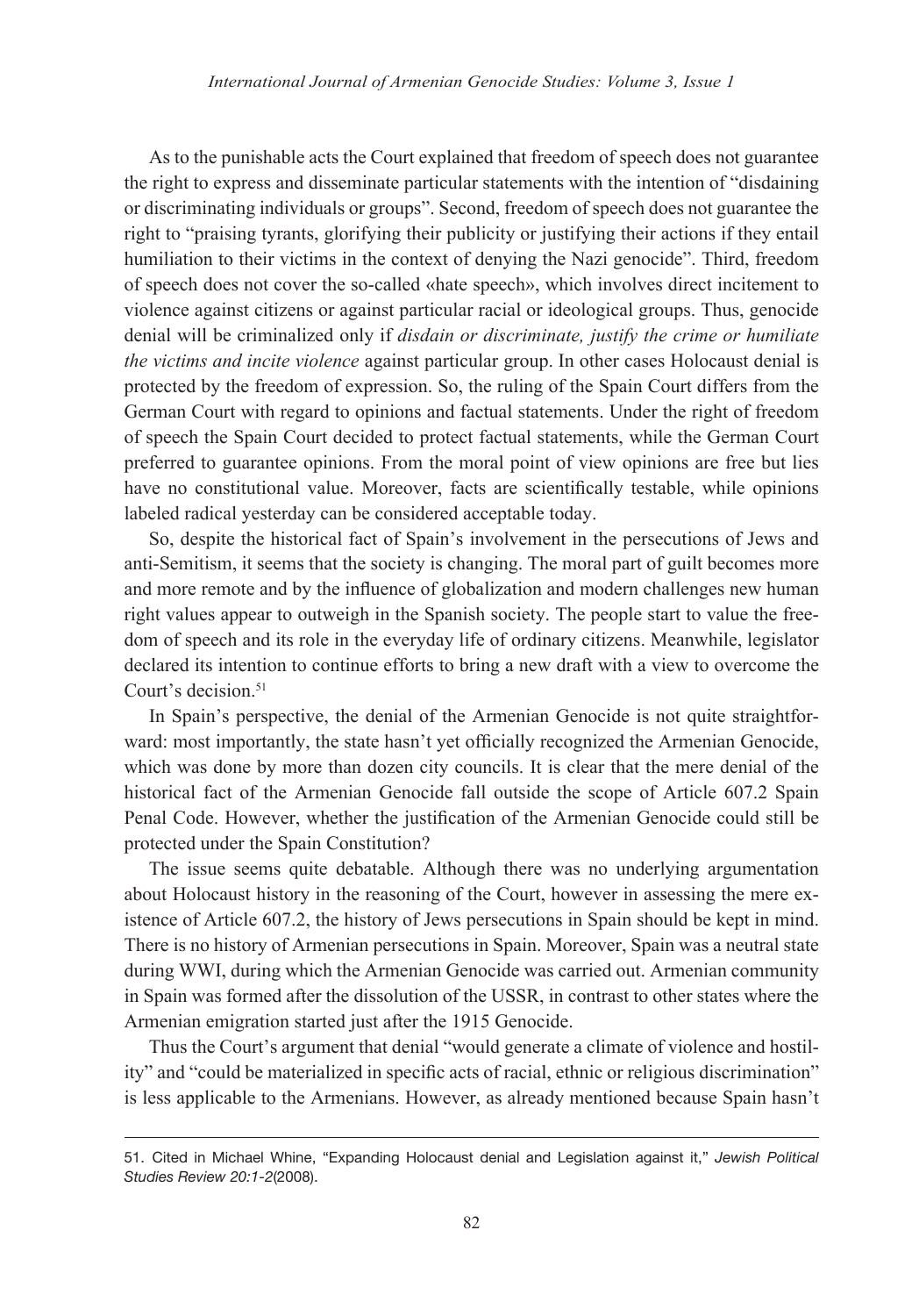recognized the Armenian Genocide, this mere fact can deter the Court from even considering the Armenian Genocide denial case.

## French Constitutional Law Approach to Criminalization of Genocide **Denial**

The Declaration of Rights of Man and Citizen guarantees freedom of speech as the most precious rights of man, stating that people are free to speak, write, and print "*on condition that they answer for any abuse of this freedom".*52Furthermore, the Declaration states the only bound on the exercise of natural rights is the necessity to assure the enjoyment of these same rights to other members of the society.<sup>53</sup> Meanwhile the Parliament of France can enact rules on the right of freedom of speech, as well as institute indictments on abuse of the right that violate public order and the rights of others provided "that damage must be necessary, appropriate and proportionate to the objective pursued".<sup>54</sup> Consequently, under French law, people have rights which can be restricted by the legislature if considered necessary for public security. To understand such an approach one should consider the philosophical and historical grounds of free speech in France, which was directed at the preservation of democracy55 as a non-self-perpetuating system.56This notion comes from the 1793 French revolutionary slogan "Pas de libert'e pour les ennemis de la libert'e"<sup>57</sup>.

One of such restrictions on the freedom of speech is Holocaust denial law (Loi Gaysot), which was paradoxically included as Article 24 in the 1881 Freedom of the Press law. The Article stipulates that "Anyone who disputes the existence of the crimes against humanity as defined in the Statute of the International Military Tribunal which have been committed by the members of a criminal organization or by a person found guilty of such crimes by a French or international court shall be liable to one year's imprisonment and/or a fine". The aim of the law is to "protect public order, morals and rights of others, referring to the respect due to past and the necessary preservation of social peace in the future".58 A clear recognition that the Holocaust denial is anti-Semitism the *Gayssot* law is intended to protect the Jewish community "against hostility, antagonism and ill will".<sup>59</sup> It should also be clarified that the rationale of the law in France differs from that of Germany. The

<sup>52.</sup> Declaration of the Rights of Man – 1789**,** www.avalon.law.yale.edu/18th\_century/rightsof.asp (accessed 21 May 2012).

<sup>53.</sup> Article 4 and 11 of the Declaration of the Rights of Man.

<sup>54.</sup> Article 34 of the French Constitution.

<sup>55.</sup> Sévane Garibian, "Taking Denial Seriously: Genocide Denial and Freedom of Speech in French Law," *Cardozo Journal of Conflict Resolution 9:479* (2008): 483.

<sup>56.</sup> Vivian Curran, "Balancing Freedom of Expression and Human Rights in France," www.jurist.org/forum/2012/02/vivian-curran-genocide-denial.php (accessed 30 May 2012).

<sup>57.</sup> "No liberty to the enemies of liberty," Sévane Garibian, "Taking Denial Seriously," 482.

<sup>58.</sup> Silvia Suteu, "Law against Negation," 73.

<sup>59.</sup> Josephs Jonathan, "Holocaust Denial Legislation," *Working Papers du Centre Perelman de philosophie du droit* 3 (2008): 50.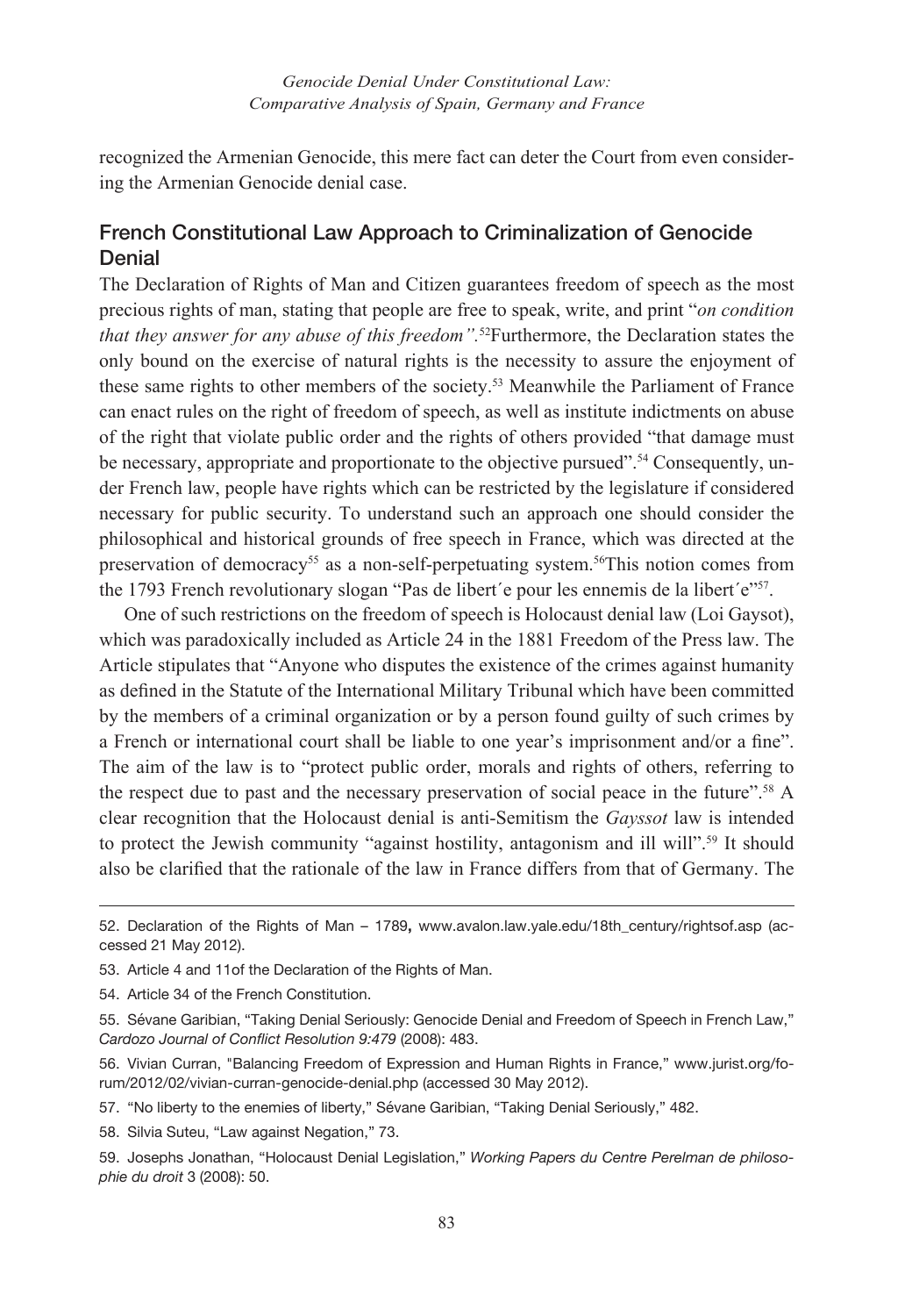latter focused on the untruthful nature of the Auschwitz lie, while the French authorities in outlawing Holocaust denial have mostly relied on the argument that it pursues racist and antidemocratic aims.60 It's worth highlighting the role of history in shaping the attitude of France towards Holocaust. The involvement of Vichy France with Nazi German anti-Jewish policy, French anti-Semitic attitude,<sup>61</sup> Jews aggressive persecutions in France<sup>62</sup> played their prominent role on the conciseness of the French society.63 In 1995 President Chirac recognized the responsibility on behalf of the French state for the nation's participation in atrocities against its Jewish citizens during WWII.64 As a result, there is a solid degree of culpability in the French society. Holocaust denial laws are legacies of sensitive and painful events in French history through which "the French nation is supposed to come to terms with its sobering past".<sup>65</sup> Even the U.S. District Court for the Northern District of California accepted the right of France to enact anti-negation laws against "the distribution of Nazi propaganda in response to its terrible experiences during WWII".66

The law was not submitted to review to the Constitutional Council (hereinafter the Council) prior to its ratification. The Court of Cassation decided not to refer the law to the constitutional review because "it evidently does not conflict with the freedom of expression".67The *Gayssot* law was assumed compatible with the Constitution, because what is punished is not the holding of opinions, but the diffusion of that opinion, which is an "act susceptible to produce undesirable effects..."<sup>68</sup> So far 29 cases have been tried under Gayssot law<sup>69</sup> and ordinary courts have ruled on the compatibility of the law with the right to freedom of expression guaranteed by Article 10 of the European Convention on Human Rights (ECtHR),70 namely is *prescribed by law*, is *necessary in a democratic society* for

69. Silvia Suteu, "Law against Negation," 96.

<sup>60.</sup> Sévane Garibian, "Taking Denial Seriously," 485.

<sup>61.</sup> Lyombe Eko, "New Medium, Old Free Speech Regimes: The Historical and Ideological Foundations of French & American Regulation of Bias-Motivated Speech and Symbolic Expression on the Internet," *Loyola. Los Angeles International and Comparative Law Review 28:69 (2006):*106.

<sup>62.</sup> Richard H. Weisberg, *Vichy Law and the Holocaust in France* (Amsterdam: Harwood Academic Publisher, 1996), 2.

<sup>63.</sup> Peter Carrier, *Holocaust Monuments and the National Memory Cultures in France and Germany since 1989* (New York:Berghahn Books, 2005), 51.

<sup>64.</sup> Lyombe Eko, "New Medium, Old Free Speech Regimes," 83-84.

<sup>65.</sup> Roger Cohen, "France Confronts its Jews, and Itself," *New York Times*, 19 October 1997, 1.

<sup>66.</sup> UEJF & LICRA v. Yahoo! Inc., Tribunal de grande instance [T.G.I.] [Superior Court] Paris, May 22, 2000, The Clerk of the Chief Justice Christine Bensoam, (Fr.), *available at* www.juriscom.net/txt/jurisfr/cti/ yauctions20000522.htm.

<sup>67.</sup> www.senat.fr/basile/visio.do?id=d45186620120123\_8&idtable=d136282-

<sup>72330</sup>\_3|d45186620120123\_8&\_c=Genocide+bill&rch=ds&de=20110527&au=20120527&dp=1+an&radi o=dp&aff=36282&tri=p&off=0&afd=ppr&afd=ppl&afd=pjl&afd=cvn#eltSign7 (accessed 31 May 2012).

<sup>68.</sup> Michel Troper, "La loi Gayssot et la constitution," *Annale. Histoire, Sciences Sociales* 54(6) (1999):1253.

<sup>70.</sup> 1. Everyone has the right to **freedom of expression.** This right shall include freedom to hold opinions and to receive and impart information and ideas without interference by public authority and regardless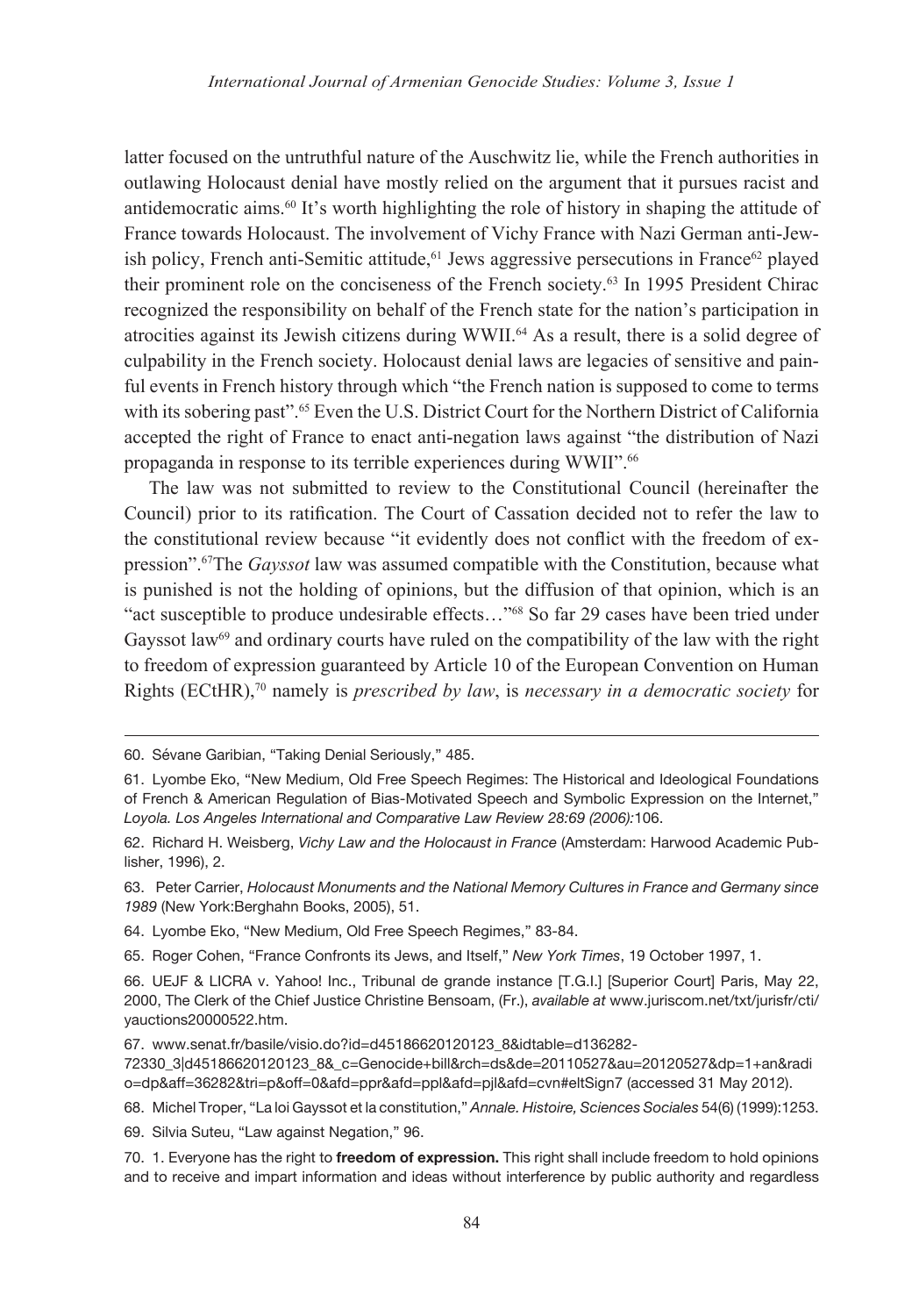the prevention of *disorder* and the *protection of the rights of others*. The law is considered to protect the rights of the Nazis' victims by ensuring and safeguarding the respect to their memory and safeguards the peaceful coexistence in the France.<sup>71</sup> To further justify this conclusion, courts sometimes additionally referred to ECtHR limitation clause.72 The legitimacy of the Law was also upheld by the international case-law.73

On January 2012the French Parliament adopted the Genocide Bill - criminalizing "contestation or trivialization of genocide named in the French Criminal Code and recognized by the French law".74Although the law criminalizes the denial of any genocide legally recognized by France, it unofficially implied the Armenian genocide, as the French law recognized only 2 genocides – the Holocaust, the denial of which is criminalized separately, and the Armenian Genocide<sup>75</sup>. The experts assessed the adoption of the Bill within the framework of 2008 EU Council Framework Decision and with the nation's own complicated past.76 However, these were not enough for the Bill to survive. Unlike the Gaysot law, the Genocide Bill was submitted to the Constitutional Council (hereinafter the Council) for evaluation.

71. *Yahoo! II,* 379 F.3d 1120, 1126-1127 (9th Cir. 2004).

of frontiers.

<sup>2.</sup> The exercise of these freedoms, carries with it duties and responsibilities, may be subject to such **restrictions** or penalties as are **prescribed by law** and are **necessary in a democratic society**, in the interests of national security, territorial integrity or public safety, for the prevention of disorder or crime, for the protection of health or morals, for the protection of the reputation or rights of others, for preventing the disclosure of information received in confidence, or for maintaining the authority and impartiality of the judiciary.

<sup>72.</sup> None of the provisions of the ECtHR may be interpreted as implying any right to engage in any activity or perform any act aimed at the destruction of the rights and freedoms set forth in the ECHR.

<sup>73.</sup> ECtHR 7 July 2003, Case No. 65831/01, *Garaudy v. France*; ICCPR 8 November 1996, Case No 550/1993, *Robert Faurisson v. France*.

<sup>74.</sup> The purpose of this bill is to punish by one year of imprisonment and a fine of 45,000 euros, or both, only those who have publicly denied, challenged or trivialized crimes of genocide, crimes against humanity and war crimes, as defined in Articles 6, 7 and 8 of the Statute of the International Criminal Court, Article 6 of the Charter of the International Military Tribunal annexed to the Agreement of London of August 8th, 1945, or recognized by France.

Accordingly, the Act on Freedom of the Press is amended to ensure that offenses of a racist nature are now a common law offense under the Freedom of the Press Act. Moreover, it allows any association duly declared for at least five years at the date of the facts, which proposes, in its statutes, to defend the moral interests and honor of victims of crimes of genocide, crimes against humanity And war crimes to exercise the rights of the civil party with respect to the apology, denial or trivialization of crimes of genocide, war crimes or crimes against humanity.www.senat.fr/lng/en/index.html

<sup>75.</sup> In 2001France passed a law recognizing the Armenians Genocide. In 2006 the French National Assembly approved an amendment to the 2001 statute, imposing criminal sanctions for the denial of the Armenian Genocide. However, it was dropped before being submitted to the Senate. The next attempt to criminalize the Armenian Genocide denial was made on 2012.

<sup>76.</sup> *Balancing Freedom of Expression and Human Rights in France*, www.jurist.org/forum/2012/02/vivian-curran-genocide-denial.php (accessed 12 June 2012).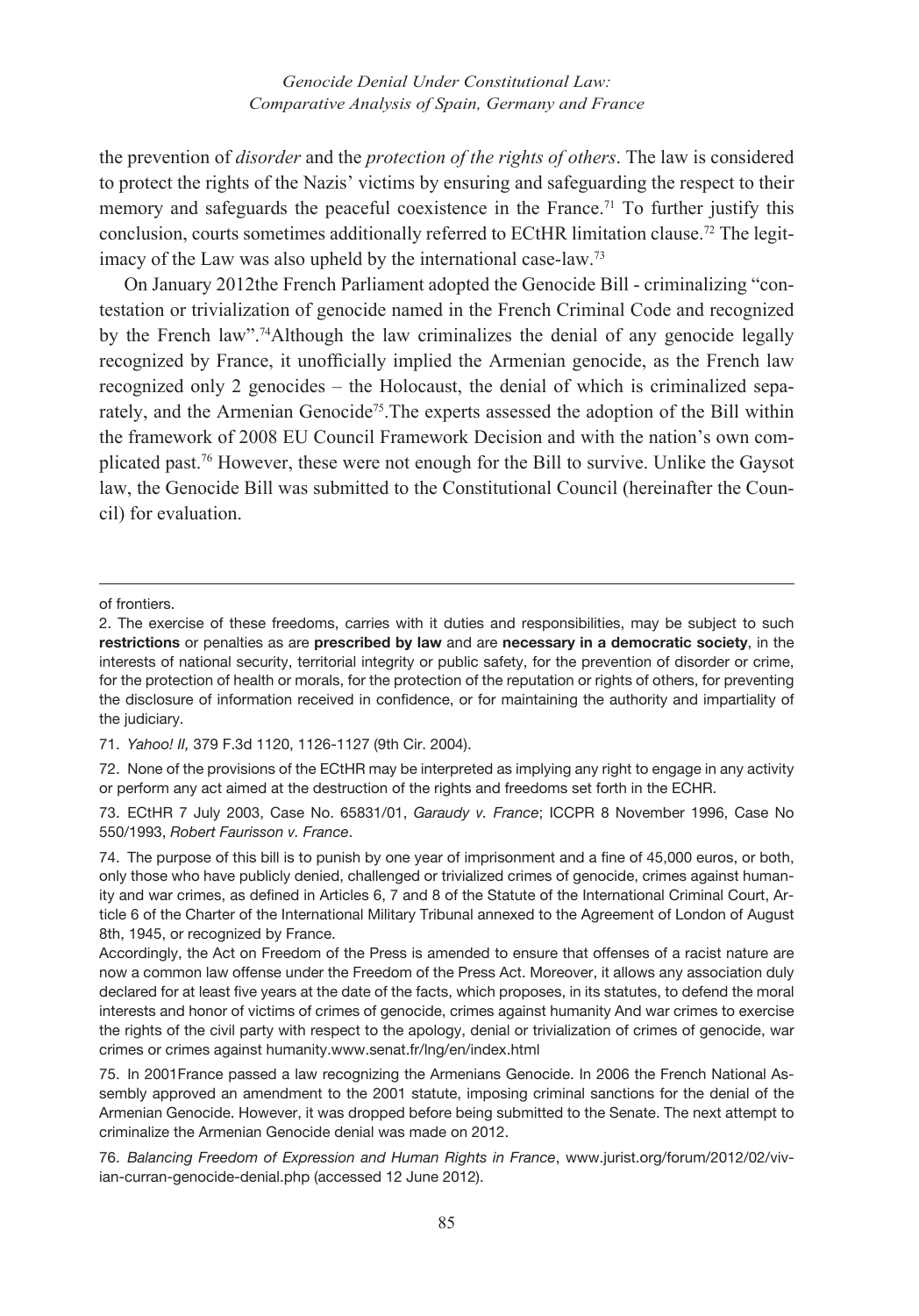Before dwelling upon the Council reasoning and decision, let's first understand the place of the Armenian Genocide in the frame of the French memory laws' arguments<sup>77</sup>. So, the Gayssot law as a memory law deals specifically with the Holocaust denial in France and is tightly connected with the history of Holocaust in France, its political, cultural and social implications, the killing of French Jews and the rise of denialism in France.78 What about the Armenian Genocide? Does it fit into the common understanding of French history and culture? Armenian Genocide denial laws should have some connection with the French history, culture, etc. Although one can argue that France as a great power did not interfere to stop the massacres and deportations, thus aiding and abetting the Armenian Genocide, this argument will hardly survive the critique. This same rationale could be applied to other great powers as well. Plus, other instances of assistance and help from the French part can be pointed out. Another argument, listed also in the Report to the National Assembly on the Proposed Armenian Memory Law79, could be the place of France "as a birthplace of human rights", thus having a role to protect universal human rights values. However, as the author of the idea correctly put it, in this case the France will adopt a broader approach to the issue and will criminalize all genocides $80$  (by the way, this was one of the arguments of the Council).

When evaluating the constitutionality of Genocide Bill, the Council first assessed the vital role of the freedom of speech, and further elaborated on the right of the Parliament to enact on freedom of speech and at the same time to institute indictments on abuse of its exercise.81 The main argument of the Council was based on Article 6 of the Declaration of Human and Citizens rights 1789, which stipulates that the law as the expression of general will of all citizens must be the same for all "whether it protects or punishes". The Genocide Bill was intended to punish only Genocides recognized by the French Parliament, which, according to the Council, cannot be considered as normative within the meaning of Article 6. And thus, the legislature unconstitutionally interfered with the right of freedom of expression.82It derives from the reasoning of the Council that if the Bill equally criminalizes all Genocides it will survive judicial scrutiny. In this case what about Holocaust, does its "exceptional status" still work? In that case what about the equality and normative value of the laws declared by the Council?

82. Ibid.

<sup>77.</sup> Together with the *Gaysott law*, there is another memory law connected with the French history - *Tau***bira law** - which recognizes slave trade and slavery as a crime against humanity.

<sup>78.</sup> John Wolf, *Harnessing the Holocaust: the Politics of Memory in France* (Palo Alto, CA: Stanford University Press, 2003), 264.

<sup>79.</sup> http://www.assemblee-nationale.fr/11/dossiers/genocide.asp (assecced 30 June 30 2017).

<sup>80.</sup> David Fraser, "Law's Holocaust Denial: State Memory, Legality," in Ludovic Hennebel and Tomas Hochmann (eds), *"Genocide Denials and the Law,"*(Oxford: Oxford University Press, 2011*)*, 41.

<sup>81.</sup> www.conseil-constitutionnel.fr/conseil-constitutionnel/english/case-law/decision/decision-no-2012- 647-dc-of-28-february-2012.114637.html